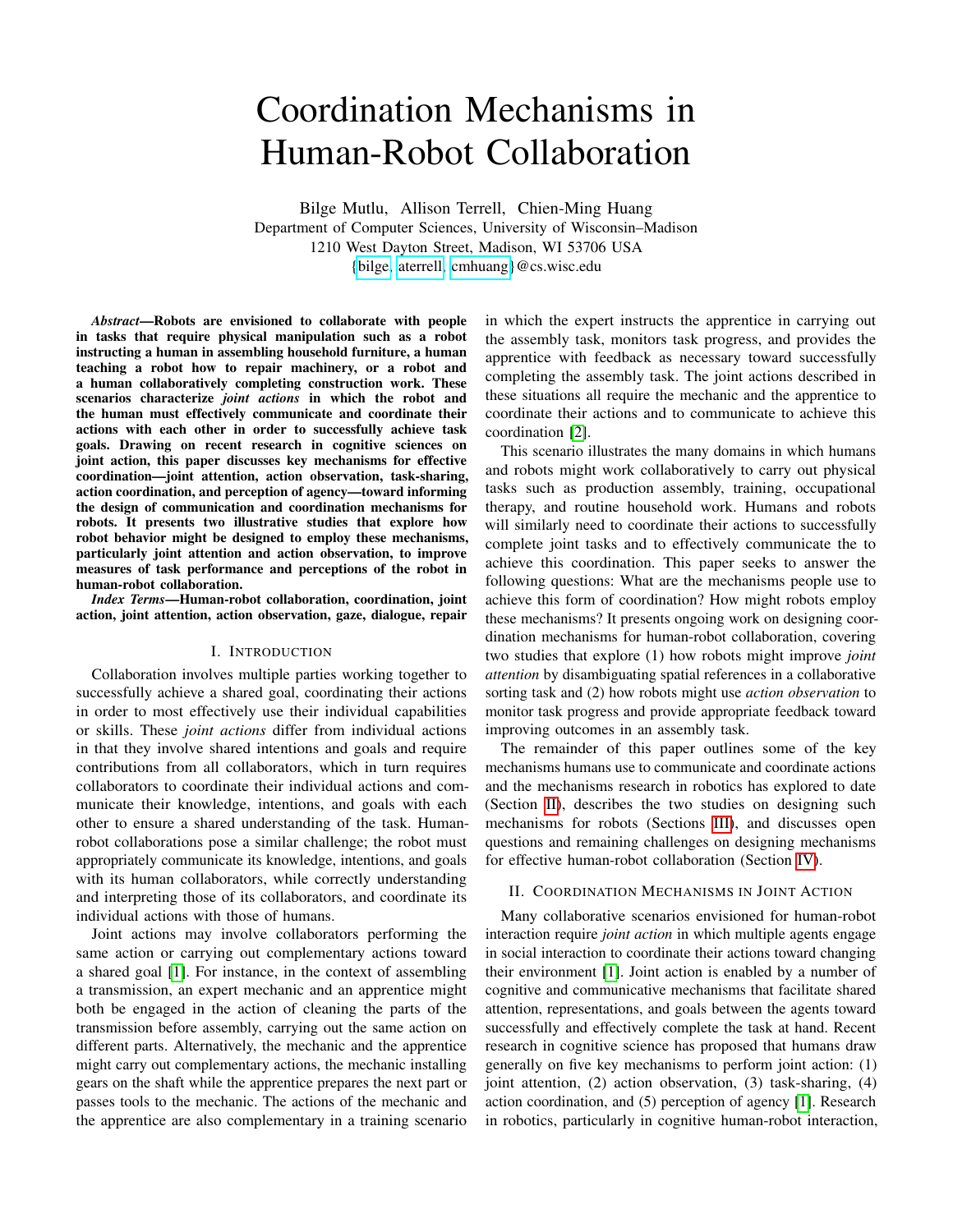

Fig. 1. The five key coordination mechanisms suggested by Sebanz et al. [\[1\]](#page-5-0): joint attention, action observation, task-sharing, action coordination, and perception of agency.

has also explored how robots might be designed to support some of these mechanisms. The paragraphs below describe these five mechanisms, drawing on the categorization proposed by Sebanz et al. [\[1\]](#page-5-0), and review relevant work to date on human-robot joint action.

*a) Joint attention:* Individuals engaging in joint action draw on several aspects of language use, including spatial reference frames [\[3\]](#page-5-2), gaze cues [\[4\]](#page-5-3), and gestures and pointing [\[5\]](#page-5-4), [\[6\]](#page-5-5), and demonstrative task actions [\[2\]](#page-5-1), to establish a "perceptual common ground" [\[1\]](#page-5-0). Research has shown that lacking the ability to attend to the same environment impairs joint action performance in assembly tasks, leading to increased task time and errors [\[7\]](#page-5-6), suggesting that joint attention is a crucial mechanism for successful joint action. To achieve joint attention, participants seek to direct their partners' attention to a particular object or area of interest or to themselves [\[2\]](#page-5-1) using deictic or conceptual references such as "on the left" or "behind the chair" [\[3\]](#page-5-2), by looking, pointing, or gesturing toward these targets in the environment, [\[4\]](#page-5-3)–[\[6\]](#page-5-5), or by demonstrating "material signals," i.e., demonstrative actions toward establishing joint attention [\[2\]](#page-5-1). When a participant engages in such prompts, other participants seek to "align" their perspectives to that of the participant toward establishing a joint understanding of the topic at hand [\[8\]](#page-5-7).

Among the mechanisms discussed here, joint attention has arguably received the most attention by robotics researchers. This research includes the development of models and implementations of gaze- and pointing-based skills for establishing joint attention [\[9\]](#page-5-8), models of spatial referencing that enabled a robot to interpret directions such as "in front of" [\[10\]](#page-5-9), and models that enabled the robot to take its user's perspective toward aligning its perspective with that of its user [\[11\]](#page-5-10), [\[12\]](#page-5-11).

*b) Action observation:* While the joint attention mechanism helps participants align their perspectives on taskrelevant information in the environment toward establishing a "perceptual common ground," a common understanding of what actions the participants are taking is facilitated by the "action observation" mechanism [\[1\]](#page-5-0). Neuroscience research on "mirror neurons" (e.g., [\[13\]](#page-5-12)) suggest that observations of material signals such as demonstrating intended actions [\[2\]](#page-5-1) or performing actions activate mental representations of the actions in the observer, establishing a "procedural common ground" [\[14\]](#page-5-13).

The research on "mirror neurons" and "motor resonance" has inspired the development of a number of "simulationtheoretic" models of human-robot interaction that involved a robot imitating or simulating the behaviors of its user in order to learn from or make inferences about its partner's actions [\[15\]](#page-5-14)–[\[17\]](#page-5-15). For instance, Gray et al. [\[16\]](#page-5-16) proposed a model of action observation that enabled a robot to observe the actions of its human counterpart and match these actions to actions in its repertoire toward making inferences about its users task progress and goals in order to anticipate its user's needs and offer relevant help.

*c) Task-sharing:* Sebanz and Frith [\[18\]](#page-5-17) suggest that participants engaged in joint action also draw on a "tasksharing" mechanism to form shared representations of the task, particularly how individuals might respond to specific task or environmental conditions with specific actions, and predict the actions of their partners. While studies on action observation and coordination in robotics also involve matching perceived actions with shared representations (e.g., [\[17\]](#page-5-15)), the models described in these studies do not help robots form generalized task representations toward predicting action outcomes using contextual cues.

*d) Action coordination:* A unique characteristic of joint actions is that participants engaged in a task have shared intentions and goals and engage in "planned coordination" to realize these intentions and goals [\[19\]](#page-5-18). This coordination involves developing a plan that specifies the joint action outcome and the part that each agent plays in achieving this outcome. Knoblich et al. [\[19\]](#page-5-18) suggest that a shared task representation and joint perceptions are necessary elements in action coordination. Coordinated joint actions frequently involve participants performing complementary actions in order to reach a common goal [\[1\]](#page-5-0).

Research in robotics has also explored how humans and robots might coordinate their actions toward accomplishing a shared goal. This research has drawn on Joint Intention Theory [\[20\]](#page-5-19) and Activity Theory [\[21\]](#page-5-20) to develop appropriate shared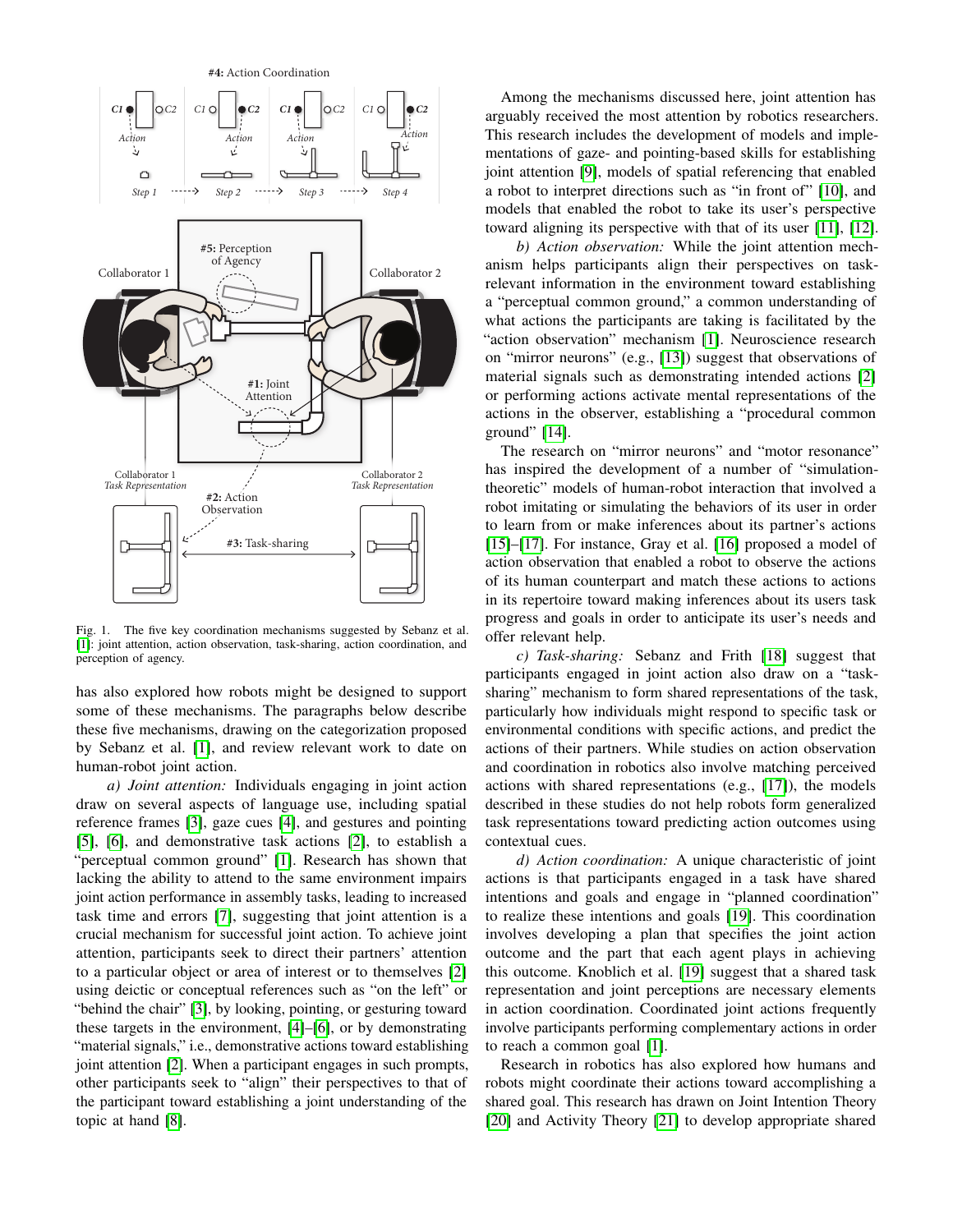task representations and strategies for task decomposition [\[22\]](#page-5-21)–[\[24\]](#page-5-22). For instance, Breazeal et al. [\[22\]](#page-5-21) proposed a model of human-robot joint action based on Joint Intention Theory that dynamically assigned sub-tasks of a joint goal to the robot or a human collaborator based on each actor's abilities and the current task state. Work on robotics on action observation, particularly recent work by Bicho et al. [\[17\]](#page-5-15), has also considered how goals inferred from action observation might be combined with contextual cues and shared task knowledge to infer what actions the robot might take to complement the actions of its user.

*e) Perception of Agency:* A mechanism that functions hand-in-hand with action coordination is perception of agency in joint action, which the ability to distinguish among the actions of different actors and their effects [\[1\]](#page-5-0). Work in robotics on this mechanism is limited to an exploration of how robots might distinguish themselves from "animate others" in the mirror [\[25\]](#page-5-23).

# <span id="page-2-0"></span>III. COORDINATION MECHANISMS IN HUMAN-ROBOT JOINT ACTION

The mechanisms described above make up a rich design space for designing similar cognitive and communicative mechanisms for robots to support human-robot joint actions. This section briefly describes two studies that explore this design space, particularly how robots might draw on these mechanisms to improve human-robot collaboration in physically situated joint action scenarios. The first study explores how robots might improve *joint attention* by disambiguating spatial references, enabling its users to better align their perspective with that of the robot, in a collaborative sorting task. The second study explores how robots might use *action observation* and conversational repair to improve joint task performance in a collaborative assembly task.

# *A. Study 1: Disambiguating Spatial References in Joint Action*

One of the challenges in successfully establishing joint attention is the ambiguity in deictic communication that can arise from the speaker and the hearer taking different spatial perspectives [\[26\]](#page-5-24). Collaborators seek to resolve these ambiguities using linguistic references such as "on your left" [\[3\]](#page-5-2), gaze shifts directed at referenced objects [\[4\]](#page-5-3), pointing or gesturing toward objects [\[5\]](#page-5-4), [\[6\]](#page-5-5), or physically manipulating them [\[2\]](#page-5-1). Studies on joint attention have highlighted the importance of gaze cues in aligning perspectives between communicators [\[27\]](#page-5-25) and improving the hearer's comprehension of spoken information [\[4\]](#page-5-3), [\[28\]](#page-5-26).

How might robots similarly use gaze cues to disambiguate spatial references to objects in joint action? Prior work in human-robot interaction has shown that robots' use of gaze cues in joint attention improves the perceived effectiveness of the interaction and perceived competence, sociability, and naturalness of the robot [\[29\]](#page-5-27). When gaze cues are used congruently with speech, participants also judge the accuracy of speech references faster than they do when no gaze cues are present or when they are not congruent with speech [\[30\]](#page-5-28).



Fig. 2. In Study 1, a robot instructed participants to sort objects in different colors and shapes that were laid out on a table to different boxes.

<span id="page-2-1"></span>These results provide evidence that the appropriate use of gaze cues by a robot improves perceived aspects of human-robot interaction and facilitated joint attention. This study built on these results to explore how these cues facilitate joint attention in physically situated human-robot collaboration.

To gain a better understanding of how gaze cues might disambiguate spatial references, thereby facilitating joint attention in human-robot joint action, the study involved a collaborative physical sorting task that a humanlike robot and a participant worked together to complete [\[24\]](#page-5-22). In the task, the robot instructed participants to move objects with different colors and shapes to boxes with different colors (Figure [2\)](#page-2-1). Four variations of deictic gaze cues accompanied the robot's verbal instructions: (1) *congruent*, the robot's gaze toward the referenced object preceded the corresponding linguistic reference by approximately 800 to 1000 milliseconds, as suggested by research on human joint attention [\[31\]](#page-5-29), [\[32\]](#page-5-30), (2) *temporally incongruent*, the robot's gaze toward the referenced object followed the corresponding linguistic reference by approximately 500 to 1,000 milliseconds, aligning with the listener's gaze instead of the speaker's gaze [\[33\]](#page-5-31), (3) *spatially incongruent*, the robot followed the timing in the *congruent* condition but directed its gaze toward an object that was different from the object that it referred to in its speech, and (4) *no gaze*, the robot did not direct its gaze toward any objects but instead tracked the participant's face to signal that it was attending to the participant. The outcome measures included the time it took participants to locate the object that the robot instructed them to move and their perceptions of the robot.

The results showed that participants located referenced objects in less time when the robot displayed congruent gaze cues to signal its referential attention than they did in other conditions. More specifically, participants in the temporally incongruent, spatially incongruent, and no-gaze conditions located the referenced object approximately 300 to 800 milliseconds after the robot provided the corresponding linguistic reference. This finding matches those in the joint attention literature; in the absence of speaker gaze cues, hearers look toward the referent approximately 500 to 1000 milliseconds after the onset of the spoken reference [\[33\]](#page-5-31). This finding suggests that, in the baseline conditions (i.e., temporally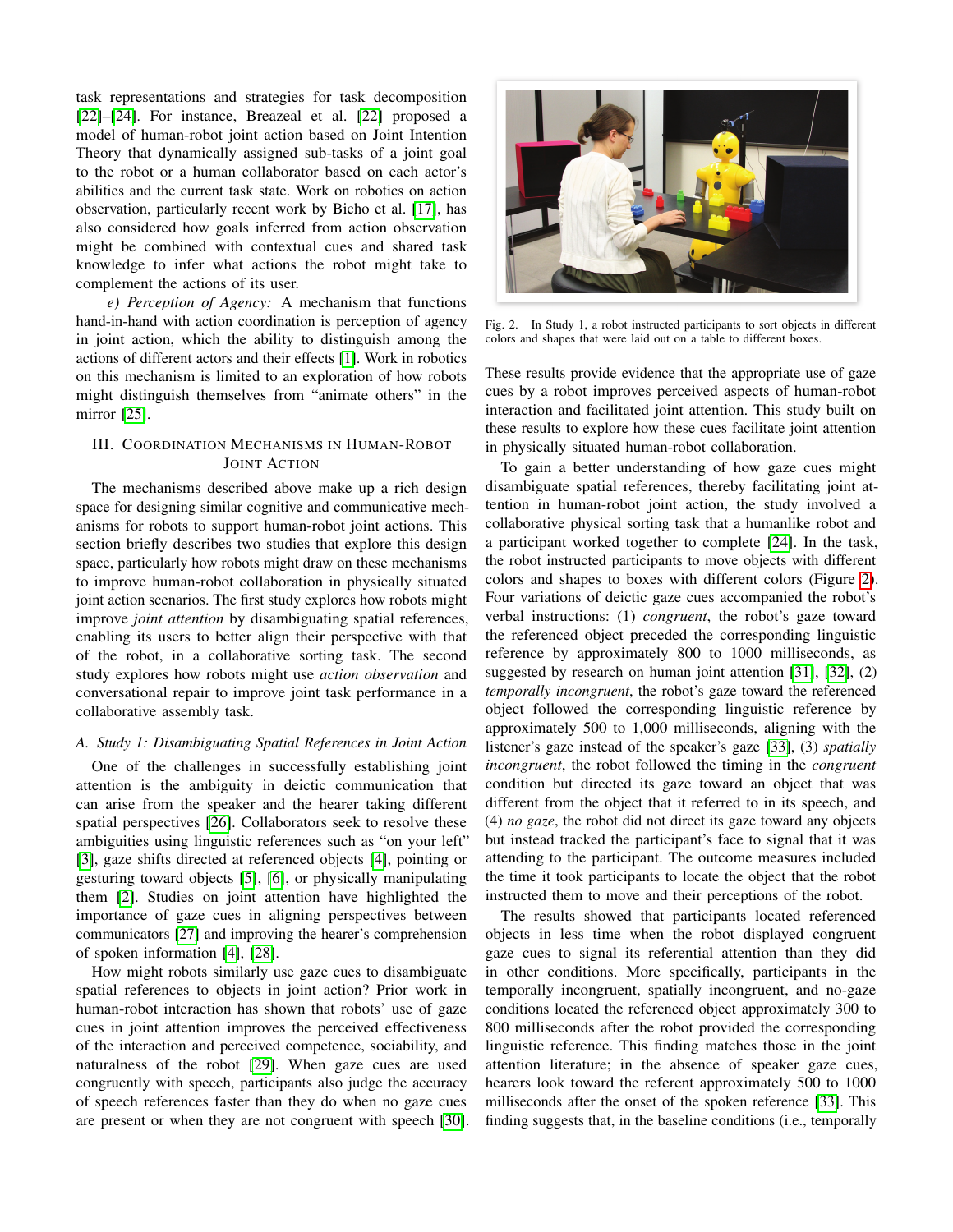

<span id="page-3-0"></span>Fig. 3. Results showed that congruent gaze cues improved task performance and perceptions of the robot's competence. (\*\*) and (\*\*\*) denote significant differences with  $p < .01$  and  $p < .001$ , respectively.

incongruent, spatially incongruent, and no-gaze conditions), participants did not utilize the robot's gaze cue to locate the referenced object. Participants in the congruent condition, on the other hand, drew on the information from the robot's gaze in performing the sorting task, leading to more effective humanrobot collaboration. Moreover, participants perceived the robot that exhibited congruent gaze behavior to be more competent than the robot that exhibited other baseline behaviors. Figure [3i](#page-3-0)llustrates these results. The reader can find other results and details of the data analysis in Huang and Mutlu [\[24\]](#page-5-22).

The results of this study suggest that robot gaze cues, when used congruently with speech references, enable more effective joint attention by disambiguating spatial references in speech, improving task performance in joint action and the perceptions of the robot.

#### *B. Study 2: Repairing Task Breakdowns in Joint Action*

In joint action, participants must establish and maintain common ground through observing each others' communicative acts [\[2\]](#page-5-1) and task actions [\[1\]](#page-5-0). However, breakdowns in communication [\[34\]](#page-5-32) and common ground [\[35\]](#page-5-33) frequently occur and can impede progress in the interaction until they are resolved or cause future breakdowns if left untreated [\[36\]](#page-5-34). Communicators seek to address these breakdowns through a process of conversational *repair* that results in all participants having a similar understanding of the information being discussed [\[8\]](#page-5-7), [\[14\]](#page-5-13), [\[36\]](#page-5-34).

To better understand how breakdowns and repairs occur over the course of an interaction, this study included an observation of eight human dyads performing an assembly task in which one participant instructed the second to configure a set of plastic pipes. The analysis of this data involved modeling which participant initiated the breakdown, what information was missing or incorrect to cause the breakdown, and what information the instructor needed to detect and resolve the breakdown (e.g., visual or verbal information). The resulting model represented three types of triggers for repair—requests, hesitancy, and mistake detection—and how repair might be carried out for each type of trigger. *Requests* are initiated by participants to seek clarification or further information. *Hesitancy* occurs when a participant is expected to carry out a task action but delays the action due to uncertainty. Finally, *mistake detection* involves a participant identifying mistakes in the actions of the other participant such as attempting to install an incorrect part in a particular step of an assembly sequence.

The study next involved building an autonomous robot system with the ability to monitor these triggers by observing its user's task actions and task-related behaviors and interpreting speech. In the implementation of this system, a humanlike robot instructed participants to complete the same assembly task used in the observation study described above. To monitor and interpret the speech and visual information necessary to detect breakdowns and offer appropriate repair, the system included four modules: vision, listening, speech, and control. The vision module evaluated the workspace to detect mistakes during the assembly task, such as the user choosing an incorrect part for a particular step or installing the part in the wrong location. The listening module detected and categorized utterances from the participant, such as the participant asking for clarification on which part to use or requesting repetition of the instruction. The control module determined whether repair was needed by evaluating information from the vision and listening modules. When the control module determined that repair was needed, it passed the type of breakdown detected to the speech module, which then provided the participant with appropriate feedback on what action to take.

A controlled laboratory experiment with human participants tested whether the repair provided by the robot improved human-robot collaboration in measures of task performance and perceptions of the robot in the instructional assembly task described above (Figure [4\)](#page-3-1). The design of the experiment followed a between-participants design, each participant interacting with an autonomous robot operating under one of three repair models: no repair, simple repair, and humanlike repair. In the *no-repair* condition, the robot did not provide participants with repair when it observed breakdowns or respond to requests for repair, waiting until the current step of the assembly to be completed successfully in order to proceed with instructions on the next step. In the *simple-repair* condition, the robot offered "yes/no" responses to any questions that could be answered with a "yes" or a "no." Other questions such as "Which pipe do I need?" resulted in the robot repeating the instruction.

<span id="page-3-1"></span>

Fig. 4. In Study 2, the robot instructed participants in completing an assembly task while it monitored task progress for breakdowns and rectified them.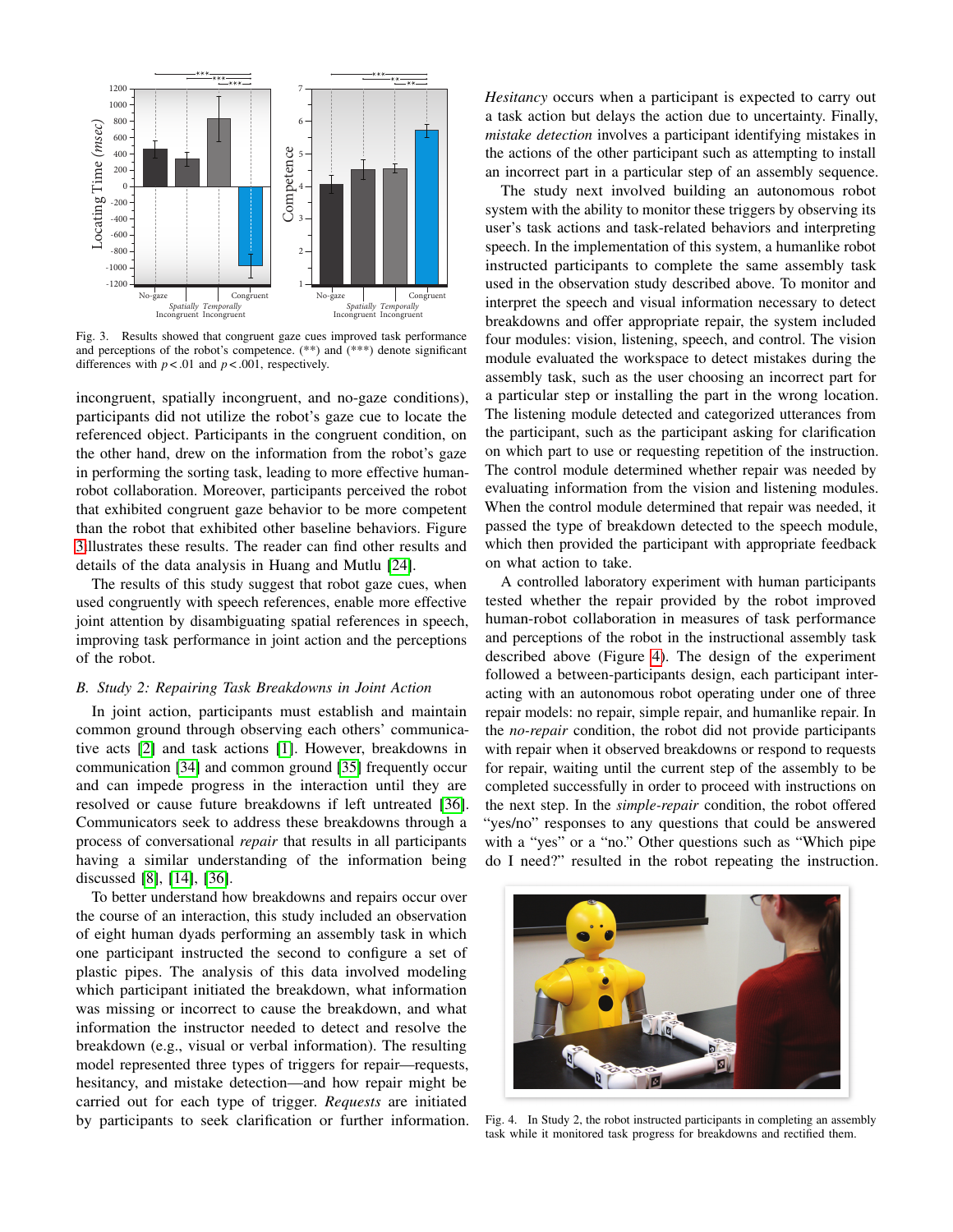

<span id="page-4-1"></span>Fig. 5. Results showed that humanlike repair reduced requests for repair by participants and improved participant experience while simple repair did not. (\*) and (\*\*) denote significant differences with  $p < .05$  and  $p < .01$ , respectively.

Finally, in the *humanlike-repair* condition, the robot followed the model outlined above, providing appropriate repair for all breakdowns it detected.

The results showed that participants requested significantly fewer repairs per breakdown in the humanlike-repair condition compared with the no-repair condition, while there were not significant differences in the number of requests per breakdown between the simple- and no-repair conditions. Similarly, participants reported a significantly more positive experience in the human-repair condition compared with the no-repair condition, while these differences were not observed between the simple-repair and no-repair conditions. These results are summarized in Figure [5.](#page-4-1) The reader should refer to future publications for other findings and further detail on data analysis.

These results suggest that robots might improve task performance and user experience in human-robot collaboration by monitoring for breakdowns through action observation and dialogue and by rectifying them through appropriate feedback. The findings of the study highlight action observation and conversational repair as effective mechanisms for supporting human-robot joint action.

## IV. DISCUSSION

<span id="page-4-0"></span>The studies described above illustrate the growing body of work in robotics on the development of coordination mechanisms to support human-robot collaboration. The findings from these studies indicate that coordination mechanisms, such as joint attention and action observation, and communicative mechanisms, such as conversational repair, have the potential to improve task efficiency in human-robot collaboration and perceptions of robots by human collaborators. The broader set of mechanisms described in Section [II](#page-0-0) offer a rich and promising space for design and research that future work in robotics should explore. The studies described above illustrate this promise while highlighting a number of key challenges that future work should also consider. The paragraphs below discuss some of these challenges and potential directions for addressing them.

#### *A. Integrating Real-time Action and Behavior Recognition*

Many of the coordination mechanisms in joint action require that collaborators observe and make sense of task-related actions and communicative acts, such as gaze shifts toward a referent, spatial references in speech, or manipulating an object to demonstrate possible actions. To effectively utilize these mechanisms in human-robot collaboration settings, robots must detect, recognize, and interpret human actions and behaviors in real time. For instance, the system described in Study 2 recognized task actions by tracking augmented-reality (AR) tags installed on the parts that the participants were asked to assemble. However, such instrumentation of the environment and objects is not feasible or realistic for more complex tasks. Future work in this area must inform the development of robust action and behavior recognition algorithms and refine them for use in joint action situations.

## *B. Beyond Repairing Breakdowns*

Results from Study 2 underline the importance of repairing communication breakdowns that are essential to collaboration. However, the conversational repair approach that this study adopted sought to detect and repair breakdowns only after they occurred, while conversational repair in human communication involves mechanisms for anticipating breakdowns and warning communication partners of unavoidable breakdowns or preventing avoidable breakdowns *before* breakdowns occur [\[34\]](#page-5-32). To anticipate breakdowns before they occur, robots will need to employ richer models of communication and task breakdowns and draw on real-time action and behavior recognition. The development of these models should also include the design of appropriate strategies for preventing or warning about anticipated breakdowns.

# *C. Pushing the Envelope in Collaboration Scenarios*

Finally, most human-robot collaboration scenarios considered by research to date including the two studies described above use "toy" tasks or tasks that are simplified for proof-of-concept implementations or evaluations. However, such joint action situations do not warrant the use of many of the mechanisms described in Section [II.](#page-0-0) For example, tasks that require only a few steps to complete require very little action coordination. Similarly, agency problems—failure to distinguish between the effects of one's own actions and those of others—do not arise in instructional scenarios employed in the two studies described above. Future work should consider real-world tasks that introduce more realistic coordination challenges and require robots to employ the broader set of coordination mechanisms. Using such tasks might also serve as gateways for real-world applications.

Future work that explores the broader set of mechanisms described in Section [II](#page-0-0) and the challenges discussed above will enable robot systems that support real-world human-robot collaborations.